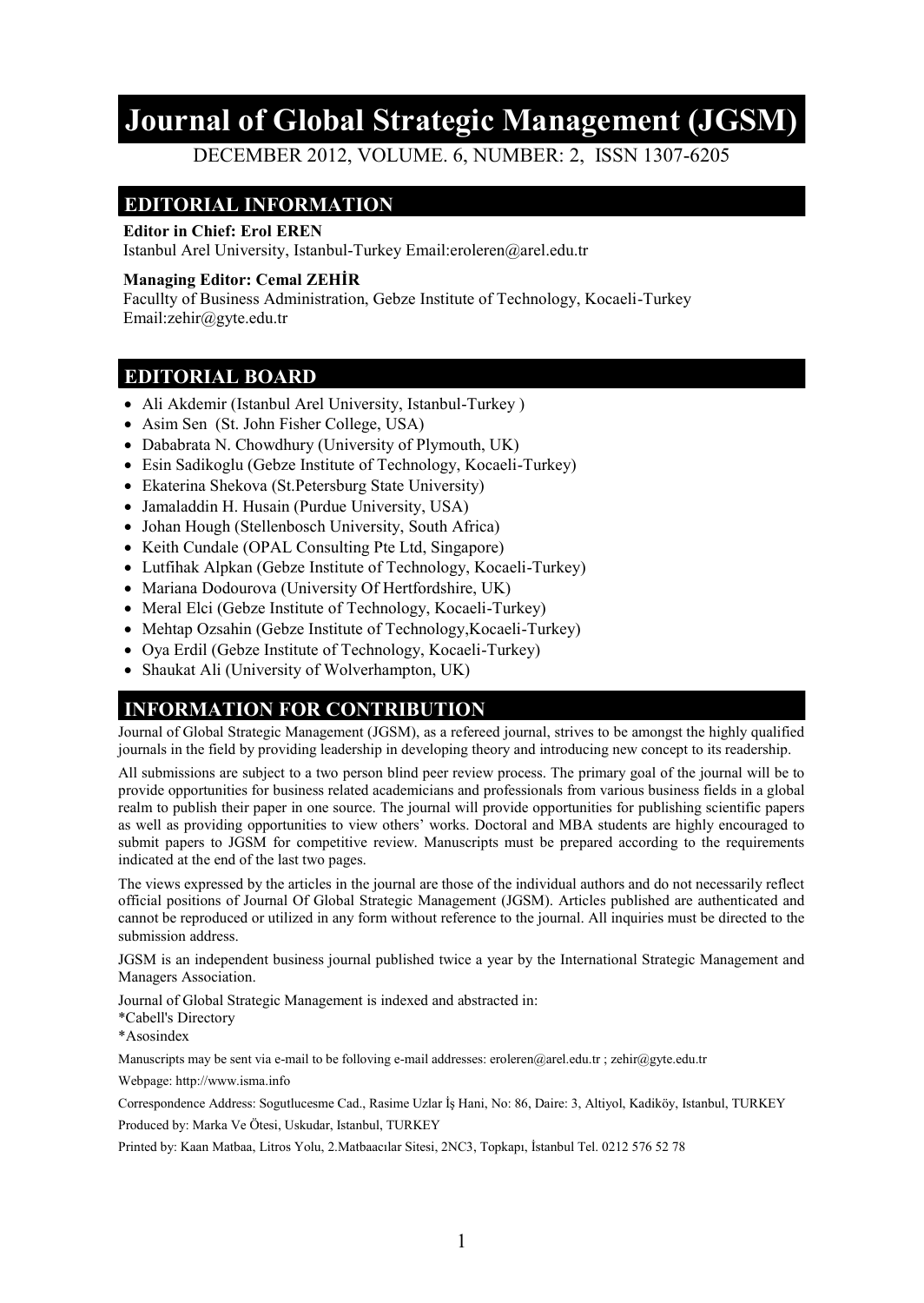## **ADVISORY BOARD&REVIEW COMMITTEE**

- A.Asuman Akdoğan (Erciyes University, Kayseri, Turkey)
- A.Zafer ACAR (Okan University, İstanbul, Turkey)
- Alexander Egorshin (The Nizhny Novgorod Institute of Management and Business, Russia)
- Adem Öğüt (Selçuk University, Konya, Turkey)
- Ali Akdemir (Istanbul Arel University, Istanbul, Turkey)
- Ali Ekber Akgün (Gebze Institute of Technology, Kocaeli, Turkey)
- Alistair M Brown (Curtin University of Technology, Western, Australia)
- Amar KJN Nayak (Xavier Institute of Management, Orrissa, India)
- Asım Şen (St. John Fisher College, USA)
- Atilla Dicle (Yeditepe University, Istanbul, Turkey)
- Aurea Helena Puga Ribeiro (Fundacao Dom Cabral, Brazil)
- Canan Çetin (Marmara University, Istanbul, Turkey
- Celso ClaudioHildebrand Grisi (University of Sao Paulo, Brazil)
- Cemal Zehir (Gebze Institute of Technology, Kocaeli, Turkey)
- Cengiz Yılmaz (Bogazici University, Istanbul, Turkey)
- Cevat Gerni (Gebze Institute of Technology, Kocaeli, Turkey)
- Ceyhan Aldemir (Dokuz Eylül University, Izmir, Turkey)
- Chien-Chung Nieh (Tamkang University, Taipei Country, Taiwan)
- Con Korkofingas (Macquarie University, Sydney, Australia) Sarajevo, Bosnia)
- Dursun Bingöl (Atatürk University, Erzurum, Turkey)
- Ekaterina Shekova (St.Petersburg State University)
- Enver Özkalp (Anadolu University, Eskişehir, Turkey)
- Erol Eren (Istanbul Arel University, Istanbul, Turkey
- Esin Can Mutlu (Yıldız Technical University, Istanbul, Turkey)
- Esin Sadıkoğlu (Gebze Institute of Technology, Kocaeli, Turkey)
- Eyüp Aktepe (Gazi University, Ankara, Turkey)
- Fahri Karakaya (University of Massachusetts, Dartmouth, USA)
- Fuat Oktay (Beykent University, Istanbul, Turkey)
- Garry L. Adams (Auburn University, USA)
- Gönül Budak (Dokuz Eylul University, İzmir, Turkey)
- Gulruh Gurbuz (Marmara University, Istanbul, Turkey)
- Güneş Zeytinoğlu (Anadolu University, Eskişehir, Turkey)
- Güven Alpay (Bogazici University, Istanbul, Turkey)
- Halil Zaim (Fatih University, Turkey)
- Halim Kazan (Gebze Institute of Technology, Kocaeli, Turkey)
- Halit Keskin (Gebze Institute of Technology, Kocaeli, Turkey)
- Hasan İbicioğlu (Süleyman Demirel University, Isparta, Turkey)
- HA-Nguyen (Vietnam National University, Hanoi School of Business, Vietnam)
- Hayat Kabasakal (Bogazici University, Istanbul, Turkey)
- Hisao Fujimoto (Osaka University of Economics, Japon)
- Howard Clayton (Auburn University, USA)
- Hüseyin Kanıbir (Bursa Orhangazi University, Bursa, Turkey)
- Hüseyin İnce (Gebze Institute of Technology, Kocaeli, Turkey)
- $\bullet$  İrge SENER (Cankaya University, Ankara, Turkey)
- İnan Özalp (Anadolu University, Eskişehir, Turkey)
- Jamaladdin H. Husain (Purdue University, USA)
- Lutfihak Alpkan (Gebze Institute of Technology, Kocaeli, Turkey)
- Mariana Dodourova (University Of Hertfordshire, UK)
- Mehmet Barca (Sakarya University, Sakarya, Turkey)
- M. Şule Eren (Canakkale 18 Mart University, Çanakkale, Turkey)
- $\bullet$  Musa Pınar (Pittsburg State University, Pittsburg, USA)
- Neil Bechervause (Swinburne University of Technology, Melbourne, Australia)
- Nigar Çakar (Izzet Baysal University, Bolu, Turkey)
- Ömür Özmen (Dokuz Eylül University, İzmir, Turkey)
- Oya Erdil (Gebze Institute of Technology, Kocaeli, Turkey)
- Özlem Özkanlı (Ankara University, Ankara, Turkey)
- Pauline Magee-Egan (St. Johns University, USA)
- Refik Culpan (Pennsylvania State University, Harrisburg, USA)
- Refika Bakoğlu (Marmara University, Istanbul, Turkey)
- Salih Zeki İmamoğlu (Gebze Institute of Technology, Kocaeli, Turkey)
- Selim Ilter (St. John Fisher College, USA)
- Sergei Mordovin (International Management Institute St. Petersburg, Russia
- Süleyman Barutçu (Pamukkale University, Denizli, Turkey)
- Shamsul Nahar Abdullah (Northen University of Malaysia, Aman, Malasia)
- Sharan L. Oswald (Auburn University, USA)
- Shaukat Ali (University of Wolverhampton, Shropsire, Great Britain)
- Sonja Petrovich Lazarevic (Monash University, Victoria, Australia)
- Stanislav Poloucek (Silesian University, Opava, Czech Republic)
- Subodh Bhat (San Francisco State University, San Francisco, USA)
- Tanses Gülsoy (Beykent University, İstanbul, Turkey)
- Uğur Yozgat (Marmara University, İstanbul, Turkey)
- Zoltan Veres (Budapest Business School, Budapest, Hungary)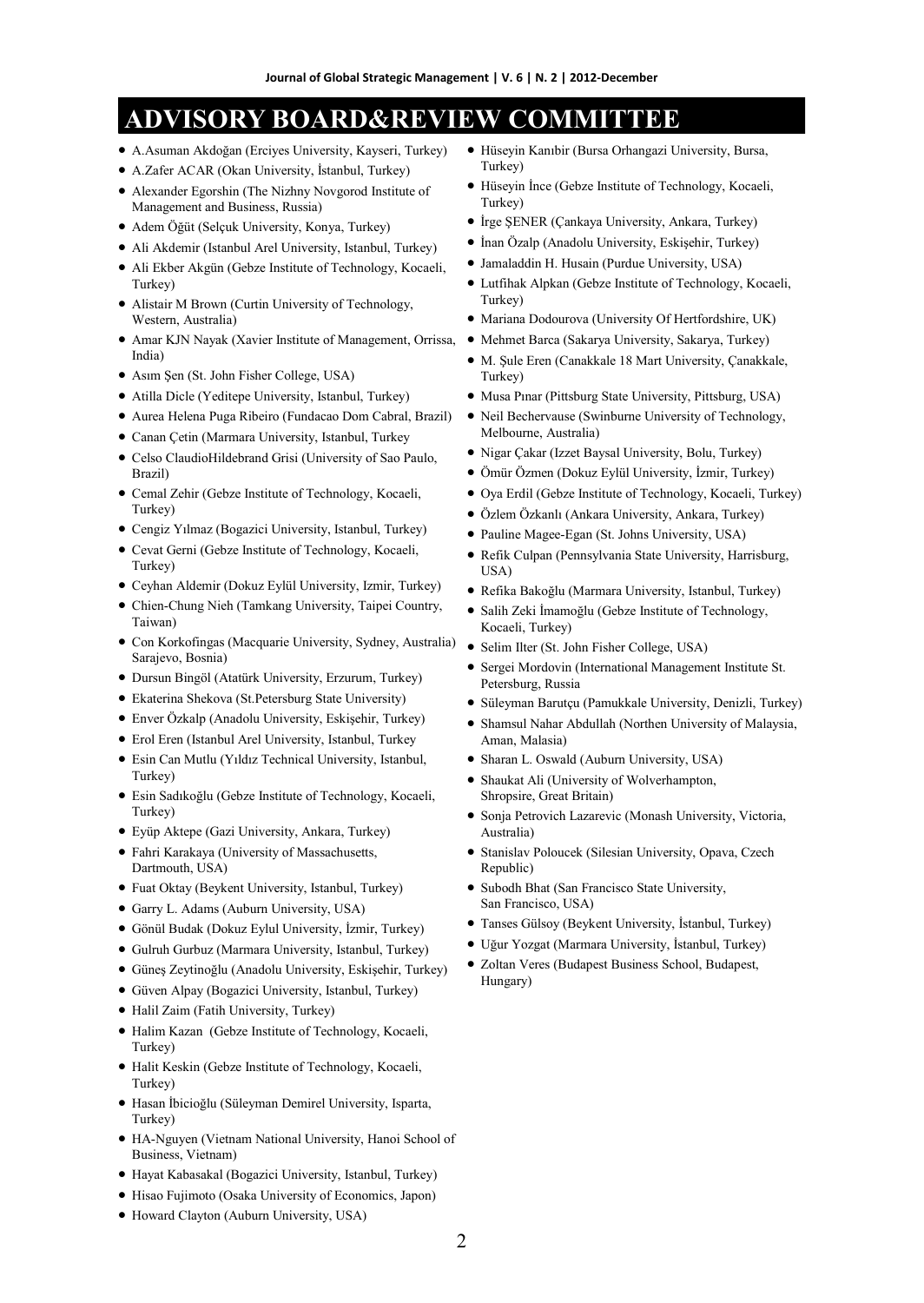# *Dear Readers and Colleagues*

*I am honored to present to you the December 2012 edition of the " Journal of Global Strategic Management". With this new issue the journal completes its sixth year. Every year our journal meets with increasing interest from readers and colleagues around the World.* 

*I would like to mention again your journal (JGSM) bi-annual review open to a wide range of topics with implication for business strategy and virtually all possible methods of inquiry. Our best sources for articles of the journal are doubtless the papers sent to the International Strategic Management Conference which we held in a different country each year. The 9th International Strategic Management Conference will be held in Riga Latvia between the dates of June 27-29 2013. As you know, proceedings of the 9th International Strategic Management Conference will be published on-line by Elsevier in its procidia Social and Behavioral Sciences. Some of paper among them will be selected for inclusion in the Journal (JGSM) after being re -edited by the authors. I would like to remember again the Journal of Global Strategic Management is indexed in some of the major international databases, among them Cabell's Drectory of US and Assos Index.*

*I would like to invite you dear readers and colleagues to ninth International Strategic Management Conference. Manuscript guideline may be accessed through the journal's as well as Conference web site of [www.isma.info.](http://www.isma.info)* 

*As the chairman of the conference and editor-in-chief of the journal I would like to take this opportunity to express my deep appreciation to the editors of the journal, member of the peer review comitte and advisory boards members, organizing comitte members, our regional coordinators in various parts of the World and our readers. All of you have our best wishes for a happy, successfully and healty New Year 2013.* 

*Erol Eren, Ph.D. Editor-in Chief*